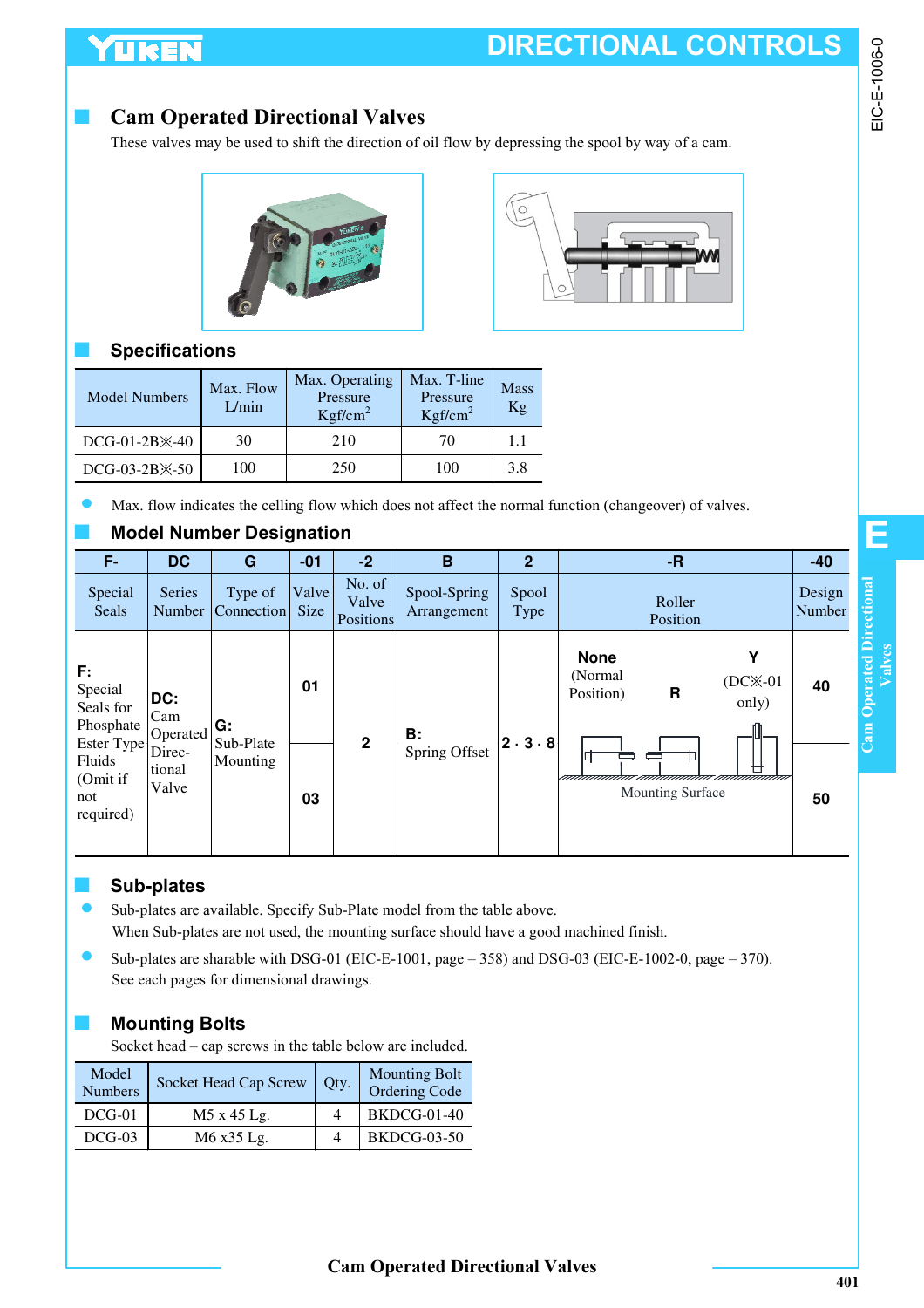## **YUKEN**

# **DIRECTIONAL CONTROLS**

#### $A_1$   $B$ P T  $A_1$   $B_2$ P T  $A_1$   $B$ P T  $A_{I}$   $B$ P T  $A_{L}$  B P T  $A_{I}$   $B$ P T DCG-01-2B2 DCG-01-2B3 DCG-01-2B8 DCG-03-2B2 DCG-03-2B8 DCG-03-2B3 Roller Stroke from Offset Position mm<br>
(Offset) Depressed Roller Position and Direction of Oil Flow Extend (Offset)  $\text{Model} \quad \text{Graphic Symbols}$ Numbers  $P \rightarrow B$ <br>A  $\rightarrow T$  $P \rightarrow B \atop A \rightarrow T$  $P \rightarrow B$ <br>A&T ports blocked P → A<br>B → T  $P \rightarrow P \rightarrow T$  $P \rightarrow B$ <br>A  $\rightarrow T$  $P \rightarrow A$ <br>B&T ports blocked P → A<br>B → T P → A<br>B → T P → A<br>B → T 3.8 4.6 9.5  $\frac{1}{3.8}$  4.6 9.5 3.8 9.5 3.4 3.8  $\frac{1}{3.0}$  4.0  $3.6$ All ports open  $\begin{array}{c} \text{P} \rightarrow \text{A} \\ \text{B\&T ports blocked} \end{array}$ All ports open  $P \rightarrow B$ <br>A&T ports blocked 7 All Ports blocked All Ports blocked All Ports blocked  $\frac{1}{2}$ 0 0  $\alpha$ 0  $\mathbf{0}$

#### **Direction of Oil Flow for Roller position**

#### ■ **Instructions**

#### **Valve Type "2B8"**

Tank port "T" functions as a drain port. Directly connect it to the reservoir. [Max. allowable back pressure] 3.5 Kgf/cm**<sup>2</sup> ]**





**Pressure Drop** 



For any viscosity, multiply the factors in the table below.

| Viscosity cSt 15 20 30 40 50 60 70 80 90 100 |  |  |  |  |  |  |
|----------------------------------------------|--|--|--|--|--|--|
| Factor                                       |  |  |  |  |  |  |

For any other specific gravity  $(G')$ , the pressure drop  $(\Delta P')$  may be obtained from the formula below  $\Delta P' = \Delta P$  (G'/G) where,  $\Delta P$  is the value on the above chart and G is 0.85

#### **DCG-03**

Same as DSG-03 Series Solenoid Operated Directional Valves (Standard Type). See EIC-E-1002, Page-367.

| Model Numbers     | Pressure Drop Curve No. |                                     |     |                   |  |  |
|-------------------|-------------------------|-------------------------------------|-----|-------------------|--|--|
|                   | $P \rightarrow A$       | $B\rightarrow T$   $P\rightarrow B$ |     | $A \rightarrow T$ |  |  |
| $DCG-01-2B2$      | (2)                     | (2)                                 | (3) | $\mathbf{3}$      |  |  |
| $DCG-01-2B3$      |                         |                                     |     |                   |  |  |
| <b>DCG-01-2B8</b> |                         |                                     |     |                   |  |  |
|                   |                         |                                     |     |                   |  |  |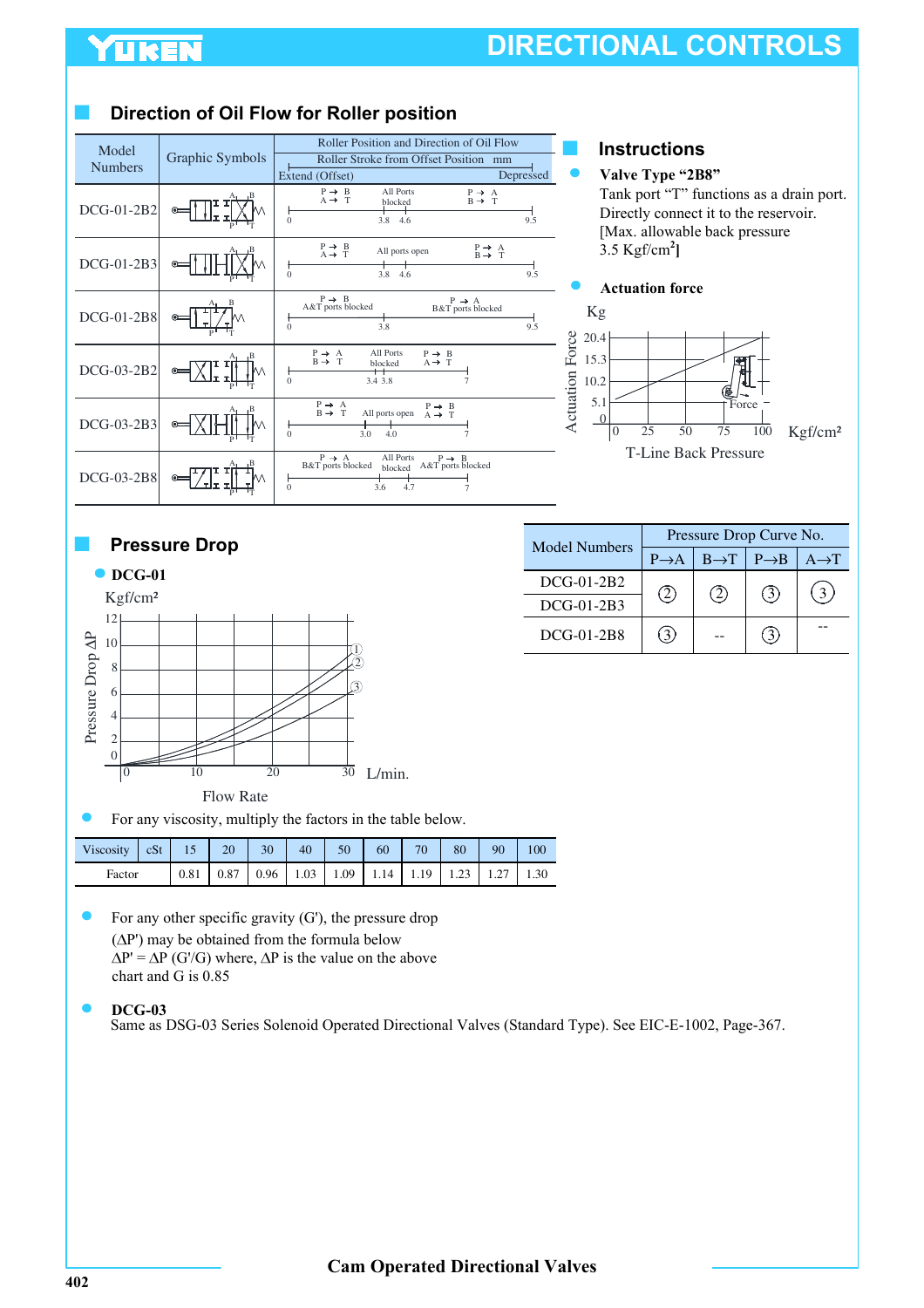# **DIRECTIONAL CONTROLS**



UKEN

**Cam Operated Directional Valves**

**Valves**

**E**